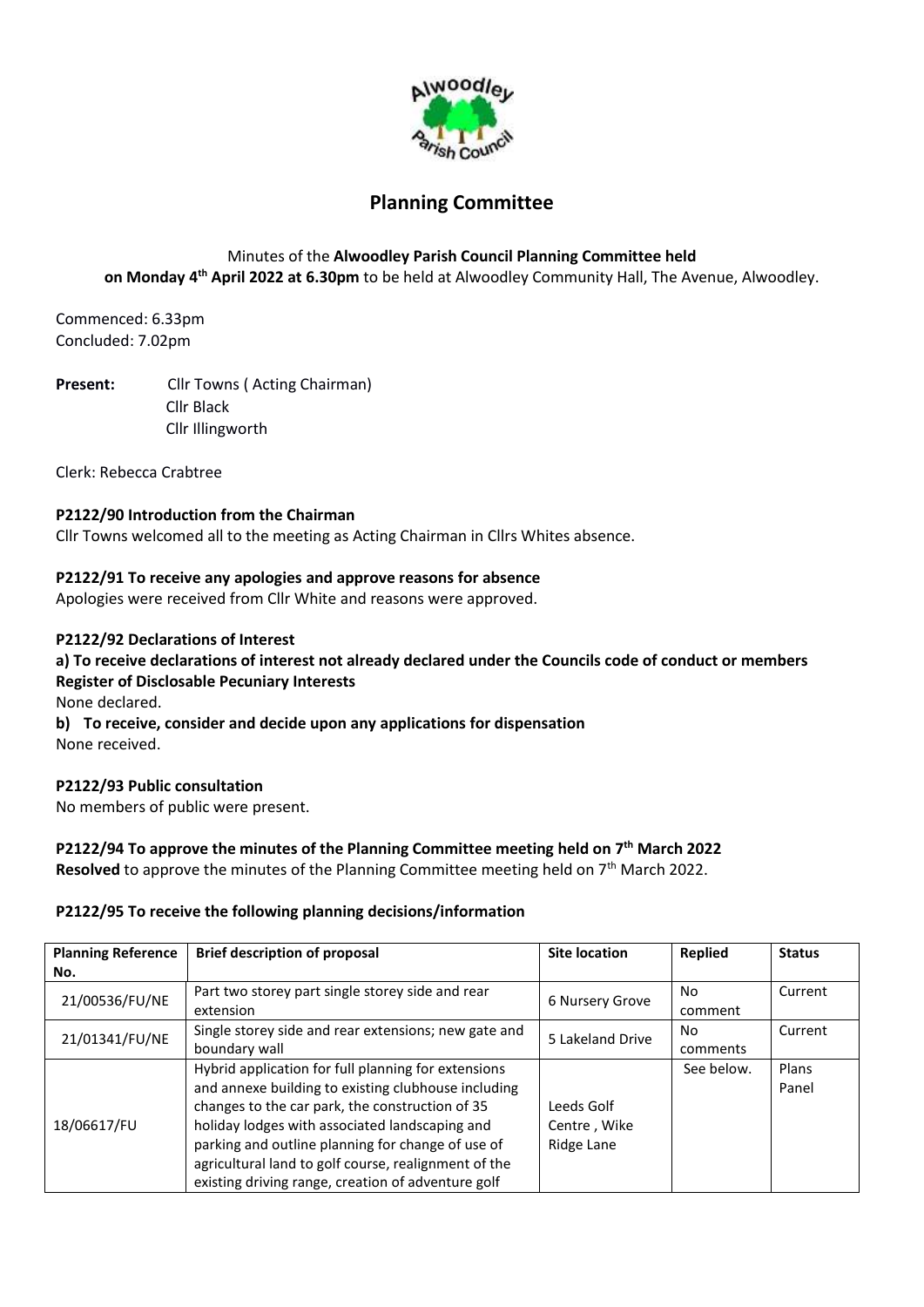| <b>Planning Reference</b><br>No.         | <b>Brief description of proposal</b>                                                                                  | <b>Site location</b>     | <b>Replied</b> | <b>Status</b> |
|------------------------------------------|-----------------------------------------------------------------------------------------------------------------------|--------------------------|----------------|---------------|
|                                          | area and alterations to existing golf course to create                                                                |                          |                |               |
|                                          | footgolf course.                                                                                                      |                          |                |               |
| The PC objects on the following grounds: |                                                                                                                       |                          |                |               |
|                                          | The PC requests that an ecological and traffic survey is carried out.                                                 |                          |                |               |
|                                          | The PC requests suitable conditions are attached if it is approved.                                                   |                          |                |               |
|                                          | The PC would like assurance that the entry and exit is considered.                                                    |                          |                |               |
|                                          | The PC suggests that there is more screening from the road.                                                           |                          |                |               |
|                                          | The PC request that the application is referred to the Plans Panel.                                                   |                          |                |               |
| 21/08545/FU/NE                           | Two storey front extension, two storey                                                                                | <b>Stone Croft House</b> | No.            | Current       |
|                                          | side and rear extension with balcony to                                                                               | 8 Sandmoor Lane          | comment        |               |
|                                          | rear, alterations including raising roof                                                                              |                          |                |               |
|                                          | height and creating third floor                                                                                       |                          |                |               |
| 21/10060/FU/NE                           | Two storey front side and rear extension,                                                                             | 6 Edgbaston Walk         | No             | Current       |
|                                          | with dormer windows to rear with                                                                                      |                          | comment        |               |
|                                          | conversion of loft to bedroom                                                                                         | 5 The Lane               | <b>No</b>      |               |
| 21/09939/FU/NE                           | Single storey front extension; conversion                                                                             |                          |                | Current       |
|                                          | of existing garage to habitable room; part<br>single storey part first floor rear/side                                |                          | comment        |               |
|                                          | extension                                                                                                             |                          |                |               |
| 21/09410/FU/NE                           | Single storey front extension; Single storey                                                                          | 7 Buckstone Green        |                | Current       |
|                                          | side and rear extension; Hip to gable roof                                                                            |                          | See below.     |               |
|                                          | extension with new rooflights to front;                                                                               |                          |                |               |
|                                          | Rear dormer window                                                                                                    |                          |                |               |
|                                          | The Parish Council objects on the following grounds:                                                                  |                          |                |               |
|                                          | It is an overdevelopment on the plot and the PC suggests that they revise their plans to a more modest enlargement.   |                          |                |               |
| 22/00602/FU                              | Variation of condition number 2 (approved                                                                             | 374 Alwoodley            | <b>No</b>      | Current       |
|                                          | plans) of planning permission                                                                                         | Lane                     | comment        |               |
|                                          | 18/00907/FU for access to balcony                                                                                     |                          |                |               |
|                                          | through single door to first floor                                                                                    |                          |                |               |
| 22/00575/FU                              | Single storey side/rear extension                                                                                     | 5 The Valley             | See below.     | Current       |
|                                          |                                                                                                                       |                          |                |               |
|                                          | The PC is concerned that the application is an overdevelopment of the site which may affect neighbouring              |                          |                | Current       |
| properties.                              |                                                                                                                       |                          |                |               |
| 22/00530/FU                              | Part two storey rear extension, part single                                                                           | 47 Primley Park          | No             | Current       |
|                                          | storey side extension                                                                                                 | Mount                    | comment        |               |
| 22/00314/FU                              | Retrospective application for erection of                                                                             | 676 King Lane            | See below      | Refused       |
|                                          | wooden picket style fence to front                                                                                    |                          |                |               |
|                                          | The PC objects to this application on the following grounds:                                                          |                          |                |               |
|                                          | The fence is an impediment of the view for the driver's perspective at the junction of King Lane and King Drive which |                          |                |               |
| represents a Highway's issue.            | The PC would like to bring the application to the attention of the Plans panel and the Highways Department.           |                          |                |               |
| 22/00404/FU                              | Single storey side/rear extension                                                                                     | 11 Old Barn Close        | No.            | Approved      |
|                                          |                                                                                                                       |                          | comment        |               |
| 22/00149/FU                              | Hip to gable loft conversion including                                                                                | 6 Nursery Grove          | No             | Current       |
|                                          | rooflight to front, window to side and                                                                                |                          | comment        |               |
|                                          | dormer window to rear; single storey                                                                                  |                          |                |               |
|                                          | side/rear extension with rooflight; increased                                                                         |                          |                |               |
|                                          | drive width                                                                                                           |                          |                |               |
| 22/00242/FU                              | Single storey rear extension                                                                                          | 67 Primley Park          | No             | Approved      |
|                                          |                                                                                                                       | Road                     | comment        |               |
| 22/00366/FU                              | Gable roof extension and conversion of loft                                                                           | 10 Primley Park          | No             | Approved      |
|                                          | space to form habitable rooms; dormer                                                                                 | Court                    | comment        |               |
|                                          | window to rear; juliet balcony to rea                                                                                 |                          |                |               |
| 22/00671/FU                              | First floor side extension; Single storey rear                                                                        | 11 Turnberry             | No             | Current       |
|                                          | extension and conversion of garage into                                                                               | Avenue                   | comment        |               |
|                                          | habitable room; Dormer window to rear                                                                                 |                          |                |               |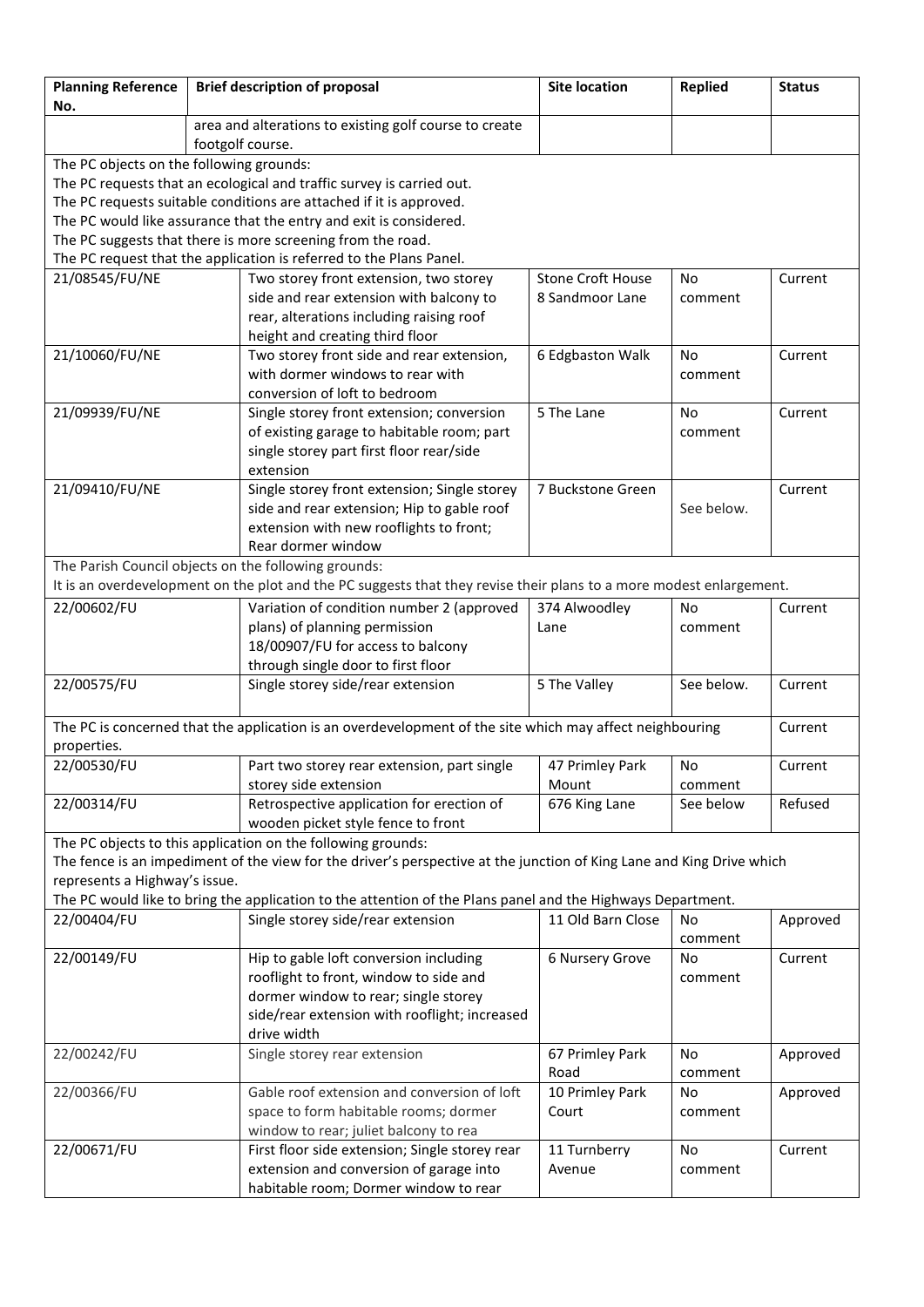| <b>Planning Reference</b><br>No. | <b>Brief description of proposal</b>                                                                                                                   | <b>Site location</b>                 | <b>Replied</b> | <b>Status</b> |
|----------------------------------|--------------------------------------------------------------------------------------------------------------------------------------------------------|--------------------------------------|----------------|---------------|
| 22/00869/FU/NE                   | Side and Rear extension                                                                                                                                | 4 Winding Way                        | No<br>comment  | Current       |
| 22/00602/FU                      | Variation of condition number 2 (approved<br>plans) of planning permission 18/00907/FU<br>for access to balcony through single door to<br>first floor. | 374 Alwoodley<br>Lane                | No<br>comment  | Current       |
| 22/01177/FU/NE For:              | New steel railing fence with electric gate                                                                                                             | 8 Birkdale Walk                      | No<br>comment  | Current       |
| 22/01015/FU/NE                   | New Office Pod                                                                                                                                         | Land Between 15<br>And 19 The Valley | See below      | Current       |

The PC objects to the application on the following grounds:

The site constitutes an important wildlife habitat as stated on the Neighbourhood Plan.

It is out of keeping with the local area.

The PC would like to request that if the application is approved, conditions are attached that prevent vehicles parking on the street when attending the premises for business reasons.

| 22/01108/FU/NE                                               | Single storey side and rear extension,        | 82 The Fairway  | No.        | Current |
|--------------------------------------------------------------|-----------------------------------------------|-----------------|------------|---------|
|                                                              | extension to terrace including outdoor pool   |                 | comment    |         |
| 21/07802/FU/NE                                               | Demolition of porch to side, erect single     | 12 Primley Park | No         | Current |
|                                                              | storey side extension                         | Grove           | comment    |         |
| Appeal: 21/08209/FU                                          | New first and second floors to existing       | 53 The Lane     | No.        | Current |
|                                                              | bungalow, with balcony to side elevation, to  |                 | comment    |         |
|                                                              | form house; cladding to all elevations        |                 |            |         |
| 22/01158/FU/NE                                               | Alterations to existing bungalow to form      | 53 The Lane     | See below. | Current |
|                                                              | dwelling house including new first floor with |                 |            |         |
|                                                              | two storey and single storey extension to     |                 |            |         |
|                                                              | front, both sides and rear                    |                 |            |         |
| The PC objects to this application on the following grounds: |                                               |                 |            |         |
| It is out of keeping with the area and Neighbourhood Plan.   |                                               |                 |            |         |
| It is an overdevelopment of the site.                        |                                               |                 |            |         |

## **P2122/96 To consider and decide upon the following planning applications**

*For more details about these applications please see Leeds City Council's planning website <https://publicaccess.leeds.gov.uk/online-applications/>*

| <b>Planning Reference No.</b> | <b>Brief description of proposal</b>                                                                                                                                                                                                                | <b>Site Location</b>         | <b>Comments</b>                                                                                                                                                                                                                                                                                                  |
|-------------------------------|-----------------------------------------------------------------------------------------------------------------------------------------------------------------------------------------------------------------------------------------------------|------------------------------|------------------------------------------------------------------------------------------------------------------------------------------------------------------------------------------------------------------------------------------------------------------------------------------------------------------|
| 22/01387/FU/NE                | Single storey side extension, with veranda<br>and raised terrace to rear, juliet balcony to<br>rear, new pitched roof to rear extension,<br>roof lights to roof                                                                                     | High Leas Eccup Lane         | No comment                                                                                                                                                                                                                                                                                                       |
| 22/01426/FU/NE                | Change of use of dwelling house to dental<br>practice including demolition of garage;<br>three storey side extension, single storey<br>front extension and hip-gable loft<br>conversion with dormer to rear and<br>insertion of roof ligts to front | 176 Nursery Lane<br>Moortown | The Parish Council<br>objects to this<br>application. The PC is<br>happy with the<br>development but<br>requests that<br>consideration for<br>road users is taken<br>into account and has<br>concerns about the<br>parking. The PC<br>agrees with the<br>comments from the<br><b>Highways</b><br>departments and |